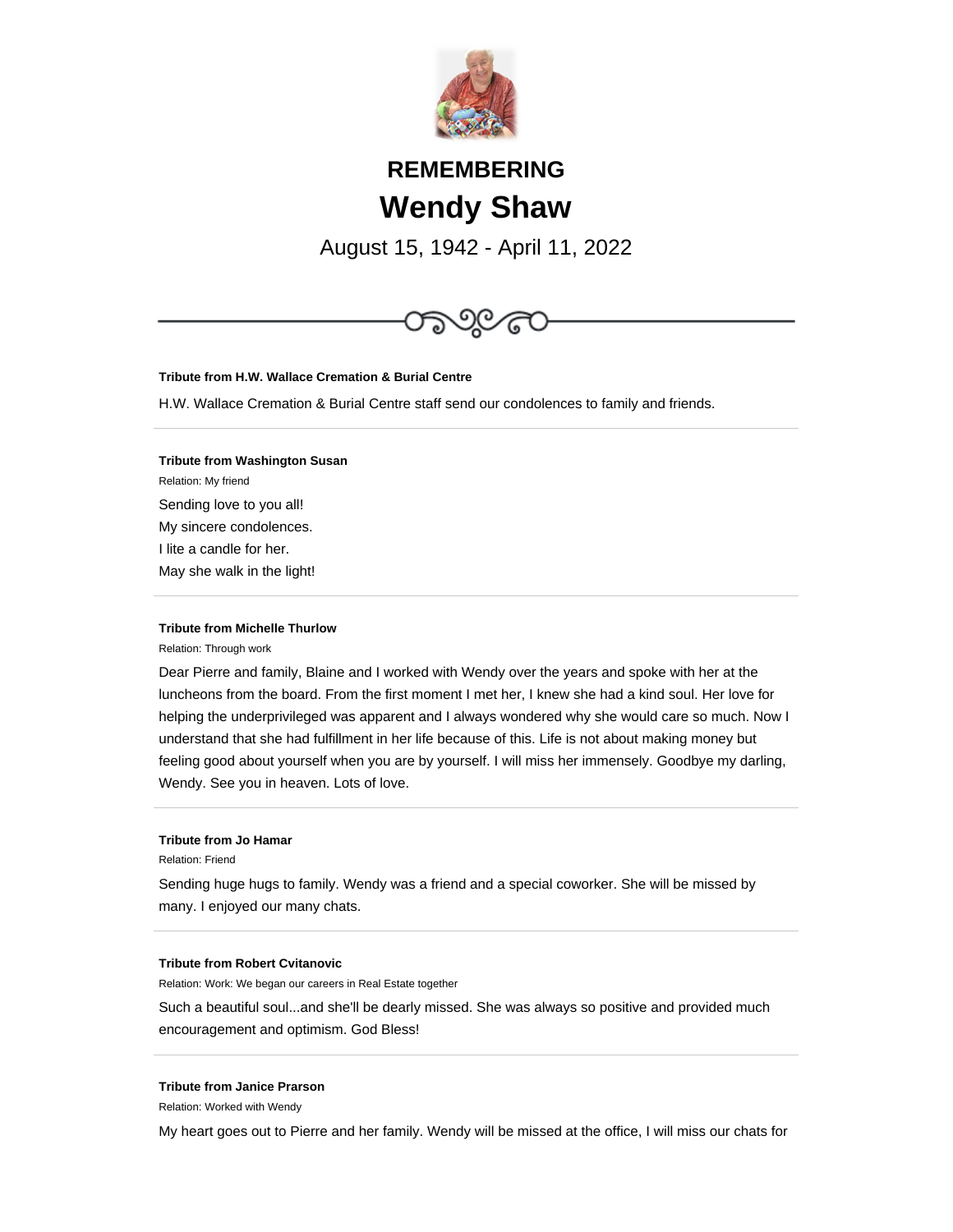sure. I'm so blessed I had the privilege of knowing and working with Wendy for over 25 years. You were the kindest soul

# **Tribute from Jane Bryony-Shaw**

#### Relation: Friend

Wendy, I loved your energy and enthusiasm for life and the way you met it head on with love; generosity of spirit; laughter; joy and your unique and glamorous sense of style. From our first meeting in Dawson Creek in September 1969, to a recent lengthy and enjoyable conversation on the phone in March this year, I have considered you as not just a friend, but as part of a wider connectedness as 'family'. In England at present, I was in one of my favourite churches (the 'cathedral of the moors' in Widecombe in the Moor, Devon) , last week on Good Friday. I said a prayer of love for you and lit a candle. You will always be remembered in my heart.

### **Tribute from Robert Malbon**

Relation: Family friend

Pierre and family, I am so sorry to hear of Wendy's passing. Wendy was more than our family realtor, she was also a wonderful friend and colleague to my wife, Marie. She will be greatly missed by all who knew her.

# **Tribute from Kim and Dan Walters**

Relation: Family realtor and friend

Pierre and family, sending you huge hugs and our sincere condolences. We are so sorry to hear of Wendy's passing. Wendy was a kind and beautiful soul. We appreciate the care and professionalism she gave to my brother, Neil in the purchase of his home. Neil enjoyed chatting with Wendy and getting to know both of you. We feel blessed to have known her, even if only for a short time. She will be greatly missed by all who knew her.

#### **Tribute from Cathie Jeffrey**

Relation: Fellow Realtor

To Wendy's family and closest at heart, I am so sorry for your loss, and offer my sincere condolences. I knew Wendy in passing through business, and from the occasional chat at Board luncheons during my years as a Valley agent. However, as will be no surprise to those who knew her best, she left a lasting impression with me, and hers is often the soft voice in my head encouraging me to just ...do SOMEthing. Doesn't have to be grand, but it will be meaningful. I would love to think she's left a legacy, in part, as thousands of tiny sparks within those of us who had the privilege of meeting her. May she rest in peace.

#### **Tribute from Lyn Merryfeather**

Relation: Know Pierre.

This is a beautiful tribute Pierre! I didn't know Wendy and this makes me wish I had. I am so sorry for your loss and so happy for you that you had this time with her.

**Tribute from Beth Leeworthy** Relation: very good friends